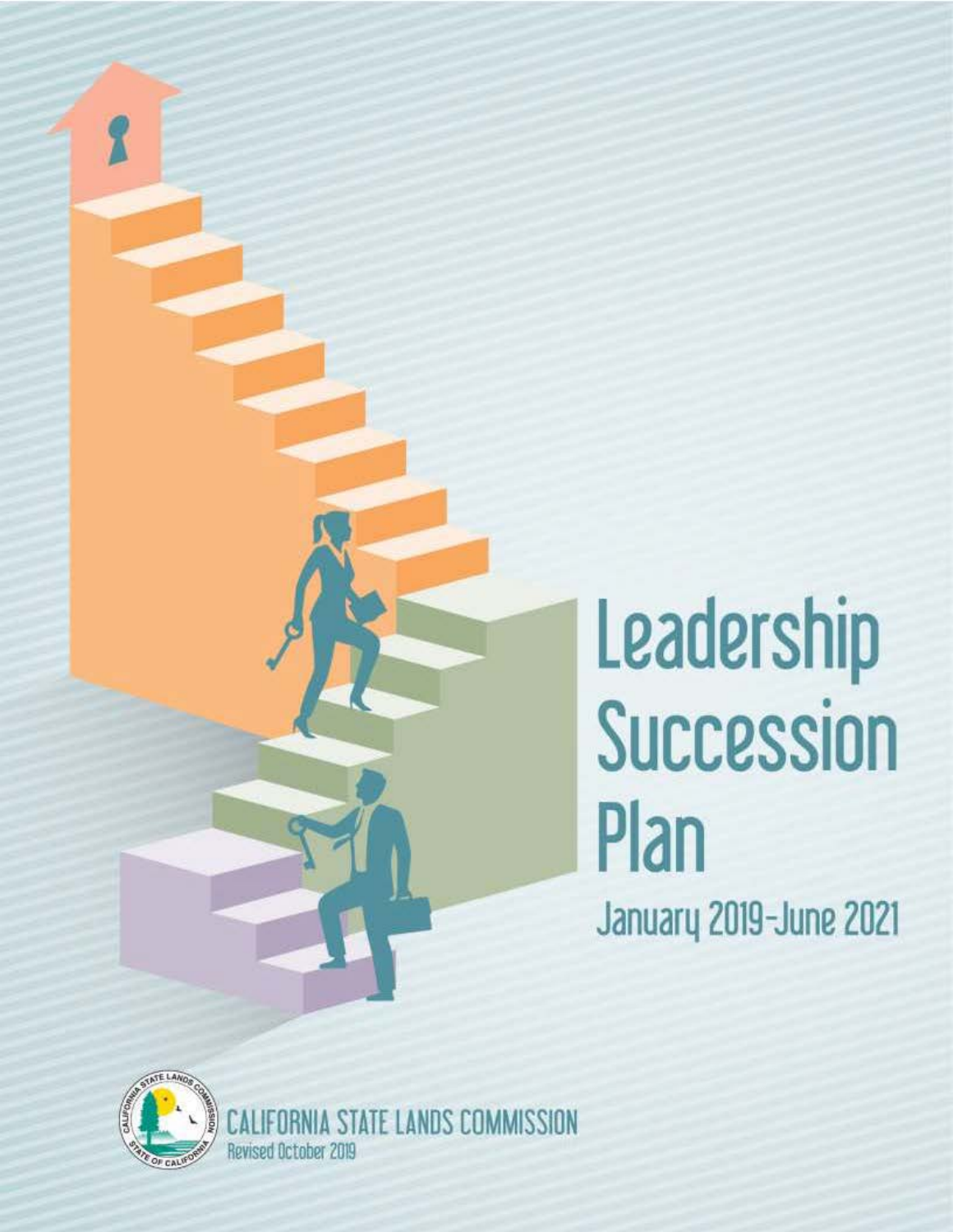# <span id="page-1-0"></span>**Table of Contents**

LEADERSHIP SUCCESSION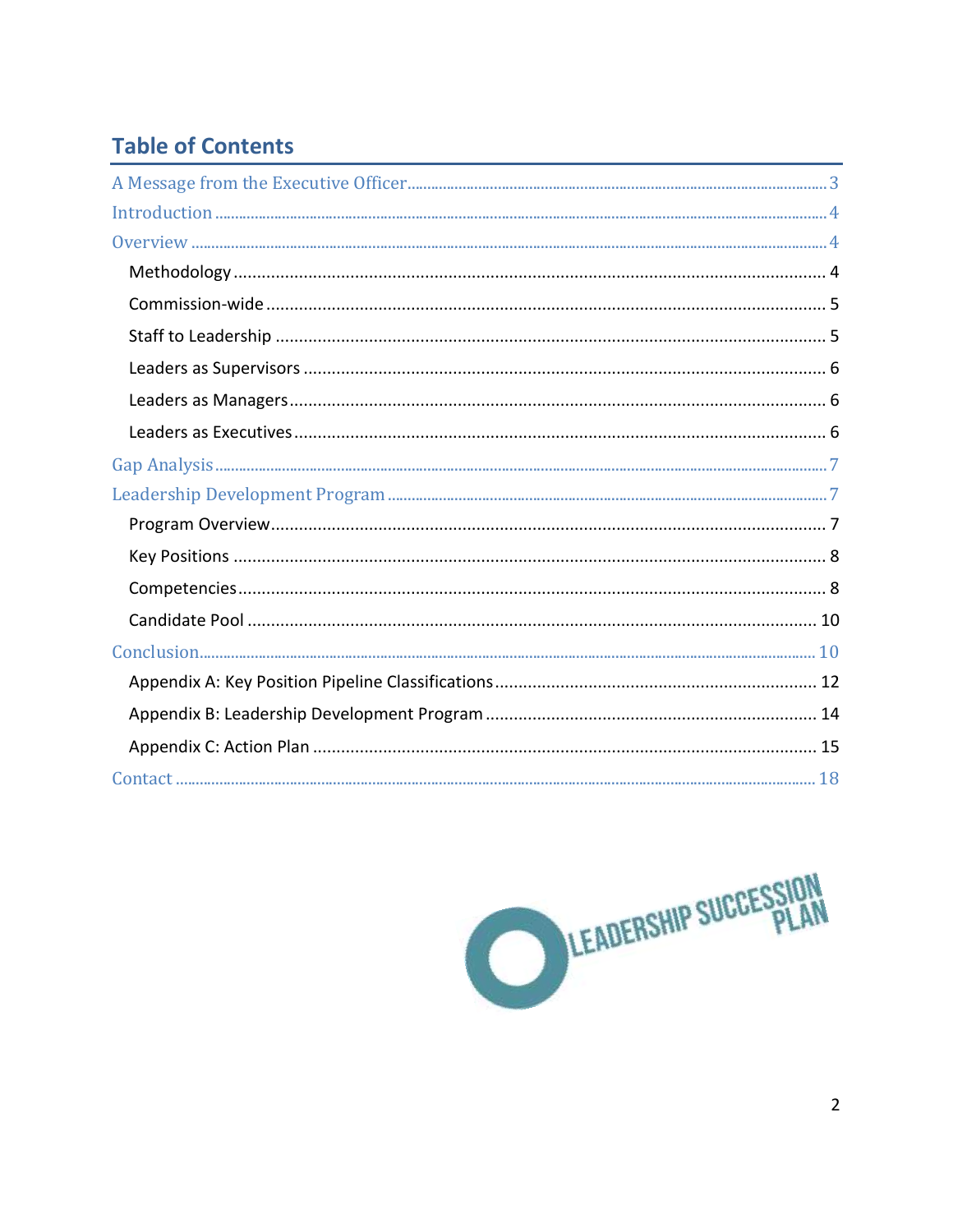# **A Message from Executive Officer, Jennifer Lucchesi**

 make a success of a weak business plan, but a poor leader can ruin even the best plan. That's The importance of business leadership is captured by this simple observation: a good leader can why developing effective leadership at all levels across the Commission can return significant organizational value. A well-constructed Leadership Succession Plan helps ensure the continuity of good leadership.

I am pleased to present the California State Lands Commission Leadership Succession Plan (Plan). This Plan is designed to complement our Workforce Plan and to help the Commission build talent from within the organization, maintain institutional knowledge, and identify, assess, and develop employees to ensure leadership continuity at the Executive Leadership Team level. Without a strong succession planning program, organizations are not prepared to fill openings created by retirements or unexpected departures, nor can they meet demands for additional executive leaders resulting from growth.

In 2018, staff developed and adopted its first-ever Workforce Plan. The new Workforce Plan provides a roadmap for how the Commission addresses workforce and succession challenges associated with building and sustaining a workforce at all levels with the capability to support operational and strategic objectives.

The Workforce Plan includes several short- and long-term talent management strategies. Between August 2018 and December 2018, as an offshoot of the Workforce Plan, this Plan has been created and includes developing a Leadership Development Program to retain its talented employees and cultivate and inspire the leaders of tomorrow. The Commission is in the process of forming an implementation team to oversee the Leadership Development Program.

The Commission will encourage leadership development by leveraging a variety of tools, training opportunities, and resources. Ongoing leadership development supports Commission goals by ensuring the Commission develops existing and future leaders with the skills, attributes, and experiences needed to fill leadership positions and ensure continuity of leadership by maintaining institutional knowledge.

 It is a privilege to be part of the statewide movement to address one of California's leading Commission's 2017 State Leadership Accountability Act Report. The Plan ensures all employees workforce challenges—succession planning—which was also identified as a challenge in the have access to leadership development opportunities. This will allow us to cultivate a deep bench of potential candidates ready to fill key leadership roles.

Jennifer Lucchesi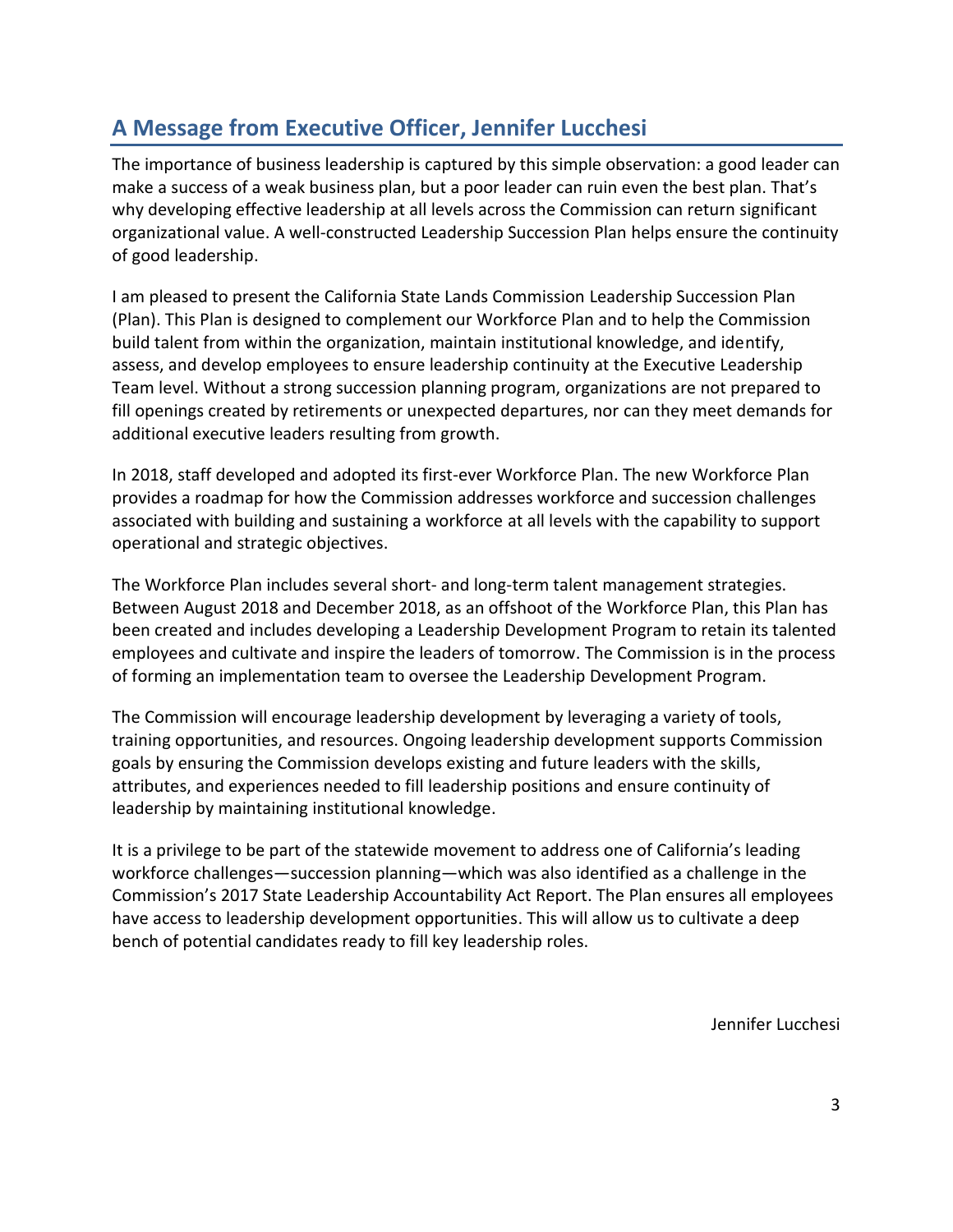#### <span id="page-3-0"></span>**Introduction**

 essential to our organization, and to protect the Commission's future viability by ensuring that The Commission fosters a culture of learning to support our employees, internal and external customers, and the State of California. Succession planning is a continuous process of identifying and developing critical workforce talent—often some level of leadership/management, technical professionals, and/or top performers. While our Workforce Plan focuses on the entire workforce, this Plan is more narrowly focused on leadership positions most critical to the future of the Commission to preserve and manage knowledge qualified talent is available to fill key positions as they become vacant. Succession planning is a key component of workforce planning.

The Commission's Plan takes a proactive and strategic approach toward identifying and implementing comprehensive succession planning strategies to increase the competency levels of staffing the leadership pipeline. The Commission's entire Executive Leadership Team (Table 1) is mission critical to achieve the Commission's goals. The Plan calls for a Leadership Development Program and several strategic initiatives that will be undertaken in the next 2 to 3 years to ensure leadership continuity by encouraging employee growth at all levels and development within the entire leadership pipeline. A well-designed Leadership Development Program is the key to identifying, attracting, finding, and retaining engaged leaders to compete successfully with external candidates.

#### <span id="page-3-1"></span>**Overview**

#### <span id="page-3-2"></span>**Methodology**

 Workforce and Leadership Succession Plans align with CalHR's newly developed and recently In August 2018, the Commission released its first **[Workforce Plan](https://caslc.sharepoint.com/sites/Intranet/hr/Documents/Workforce_Plan_Template_FINAL.pdf)** . The Workforce Plan initiatives address recruitment, retention (onboarding), professional development, knowledge transfer, and succession planning. The succession planning initiative involves implementing a Leadership Development Program that will be spearheaded by an implementation team. The implemented **[Workforce and Succession Plans Requirement Policy](http://hrmanual.calhr.ca.gov/Home/ManualItem/1/2901)**.

The Leadership Succession Plan is focused on:

- 1) Ensuring continuity in the Commission's leadership positions at the Executive Leadership Team level, the majority of which are Career Executive Assignments (CEAs). Emphasis is on strategies to prepare the candidate pool in typical pipeline positions (Appendix A).
- 2) Aligning talent with organizational goals to continuously enhance morale, increase retention, and improve leadership skills through development and performance management.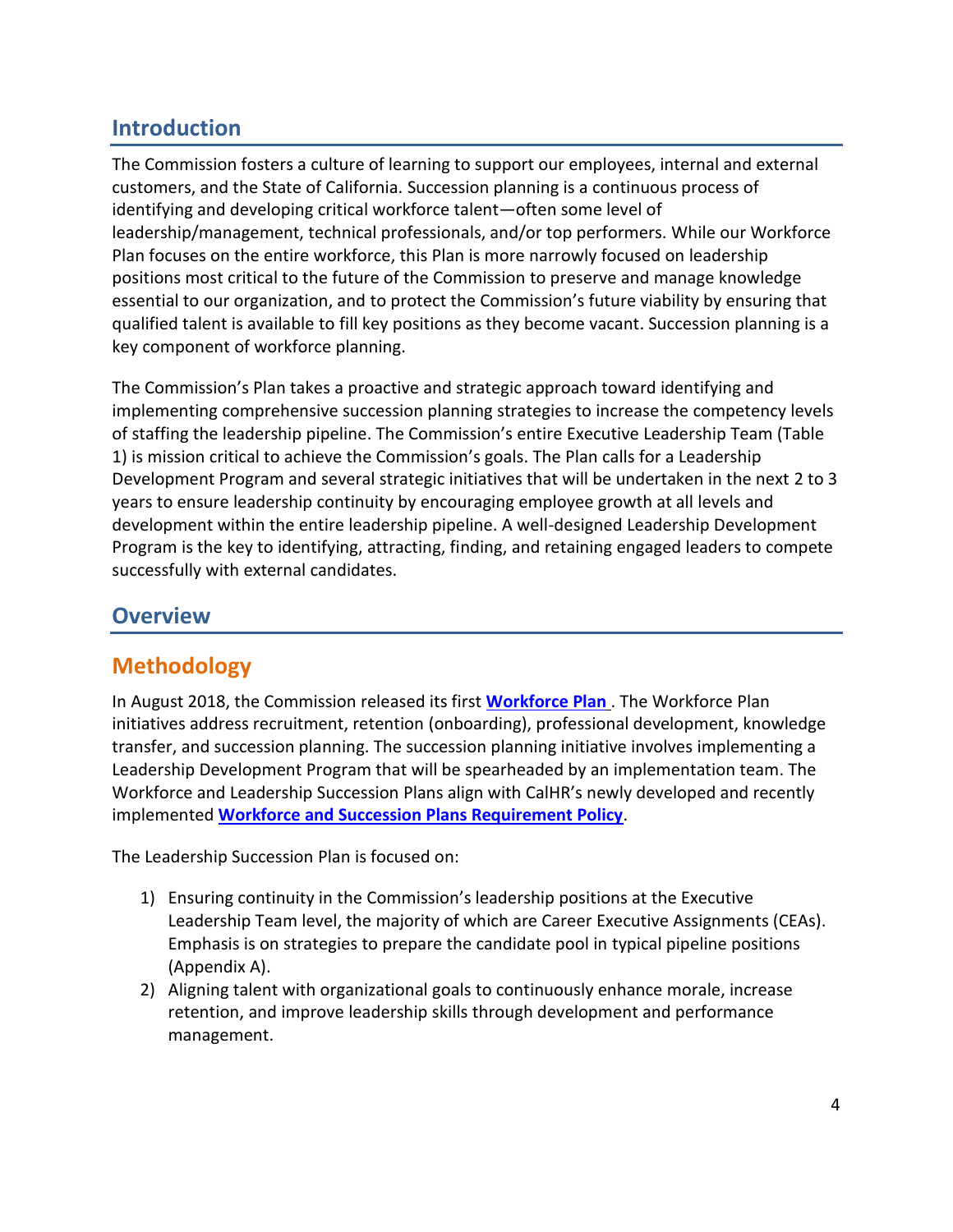- 3) Succession planning for Executive Leadership Team positions and considering development needs of the entire pipeline of leadership talent (Appendix A), while also taking into consideration rank and file positions. (Appendix C)
- 4) Addressing other critical leadership and non-leadership positions at the Commission.
- 5) Increasing diversity and inclusion at the Commission and emphasizing them as foundational values that contribute to the success of our high-performing team, organization, and the Plan.

This Plan addresses the progressive development of leaders from supervisory to Executive Leadership Team positions. The Plan is also designed to complement our Workforce Plan and develop our high potential employees to enter management careers.

# **Succession Plan Initiatives**



The Plan initiatives are divided into five categories: Commission-wide, Staff to Leadership Development, Supervisor Development, Manager Development, and Executive Development. The initiatives are outlined in Appendix C: Action Plan.

#### <span id="page-4-0"></span>**Commission-wide**

The Commission-wide initiatives seek to create a learning environment to encourage leadership development for all Commission employees. Commission-wide mentorship opportunities, and leadership resources will be identified. The goal is to motivate employees to further develop and build on their leadership competencies. The Commission's intranet, Compass, will include a leadership development area available to all staff so they can access a variety of leadership development tools and resources. Employees can also apply to the Commission's Mentorship Program when the program becomes available. The Mentorship Program is part of the **Workforce Plan** .

#### <span id="page-4-1"></span>**Staff to Leadership**

Every staff member contributes to the ongoing success of the Commission. Journey-level staff are recognized as the next generation of potential leaders. The Staff to Leadership initiatives will prepare and develop staff with the key competencies that are useful in many of the day-today responsibilities of a management role, such as leading teams, developing initiatives, collaborating with others, and problem-solving. Future iterations of the Plan will continue to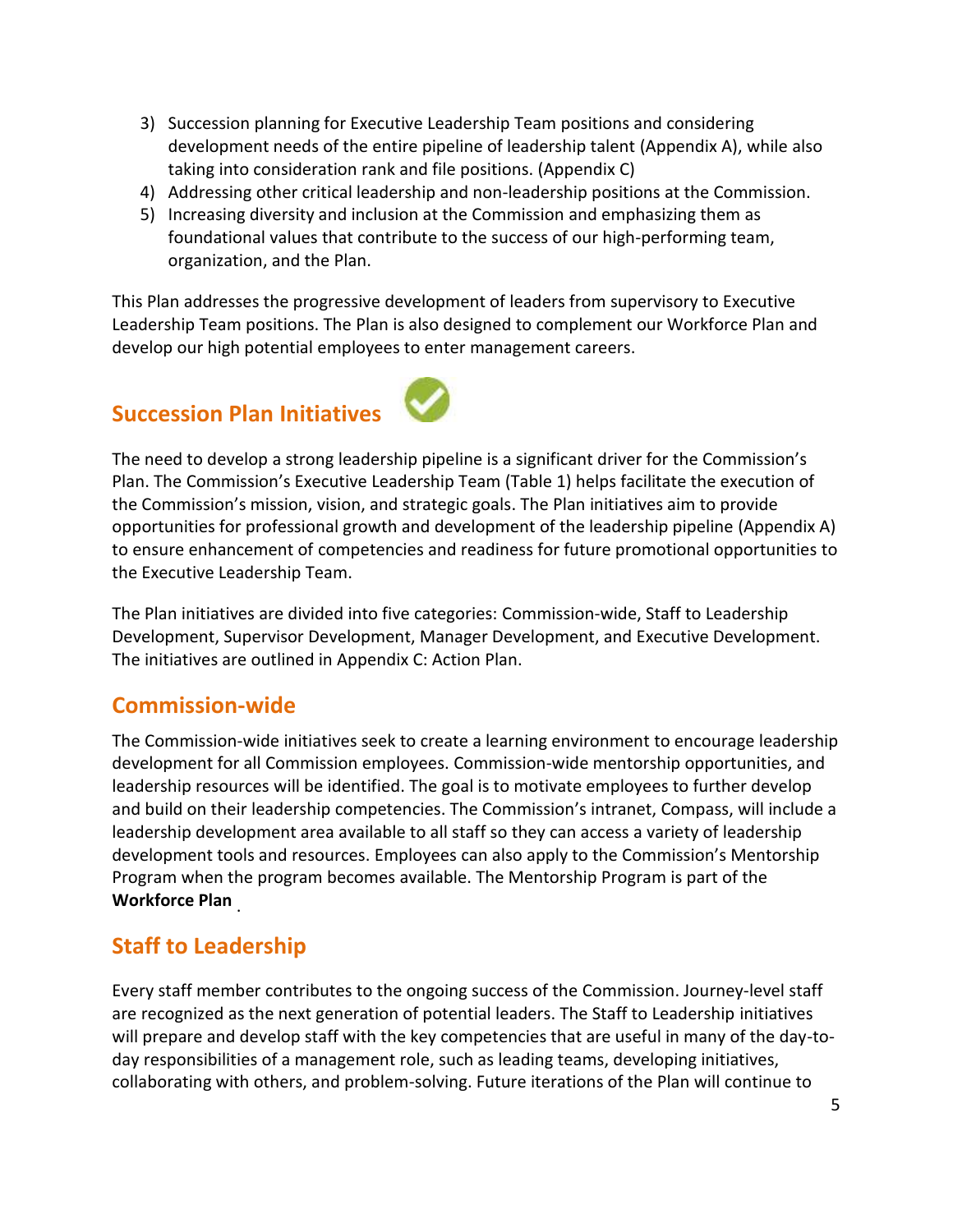include initiatives that address the development of all staff. The Commission intends to raise awareness on leadership career paths and prepare the individuals interested in leadership with the skills to transition from technical expert to manager. See Appendix C: Action Plan for current initiatives.

#### <span id="page-5-0"></span>**Leaders as Supervisors**

Supervisors provide day-to-day operational support and are the Commission's first level of formal leadership. Supervisory positions are typically the entry into management for many staff with little or no prior leadership training or experience. Supervisors play a critical role as they have a direct impact on employee engagement, retention, and job satisfaction.

 A supervisor's success and their ability to deliver results is based on internal and external support resources. The Commission will provide continuing leadership development opportunities to refresh and enhance a supervisor's management skills. See Appendix C: Action Plan for current initiatives.

#### <span id="page-5-1"></span>**Leaders as Managers**

 Managers facilitate the Commission's mission and vision throughout the agency by leading and delivering results tied to our strategic goals. throughout the agency. Successful management includes getting things done effectively and efficiently through supervisors and subordinate staff. Managers collaborate across divisions with an enterprise approach to day-to-day decision making and carrying out agency initiatives. Managers have an increased level of accountability and responsibility for the quality and productivity of their team. Managers are responsible for fostering employee engagement and a positive, professional workplace culture. See Appendix C: Action Plan for current initiatives.

#### <span id="page-5-2"></span>**Leaders as Executives**

At the Commission, the Executive Leadership Team is responsible for articulating the Commission's vision, setting policy, and fostering an inclusive, engaged workforce. Executives demonstrate the highest level of proficiency in leadership competencies and serve as role models for other staff. Executives routinely demonstrate Commission-wide collaboration, set policy, and engage in cooperative partnerships with external stakeholders. Executives will support, mentor, and coach participants in the Leadership Development Program to accelerate growth of the next generation of leaders. See Appendix C: Action Plan for current initiatives.

The Proposed Leadership Development Program is outlined in Appendix B.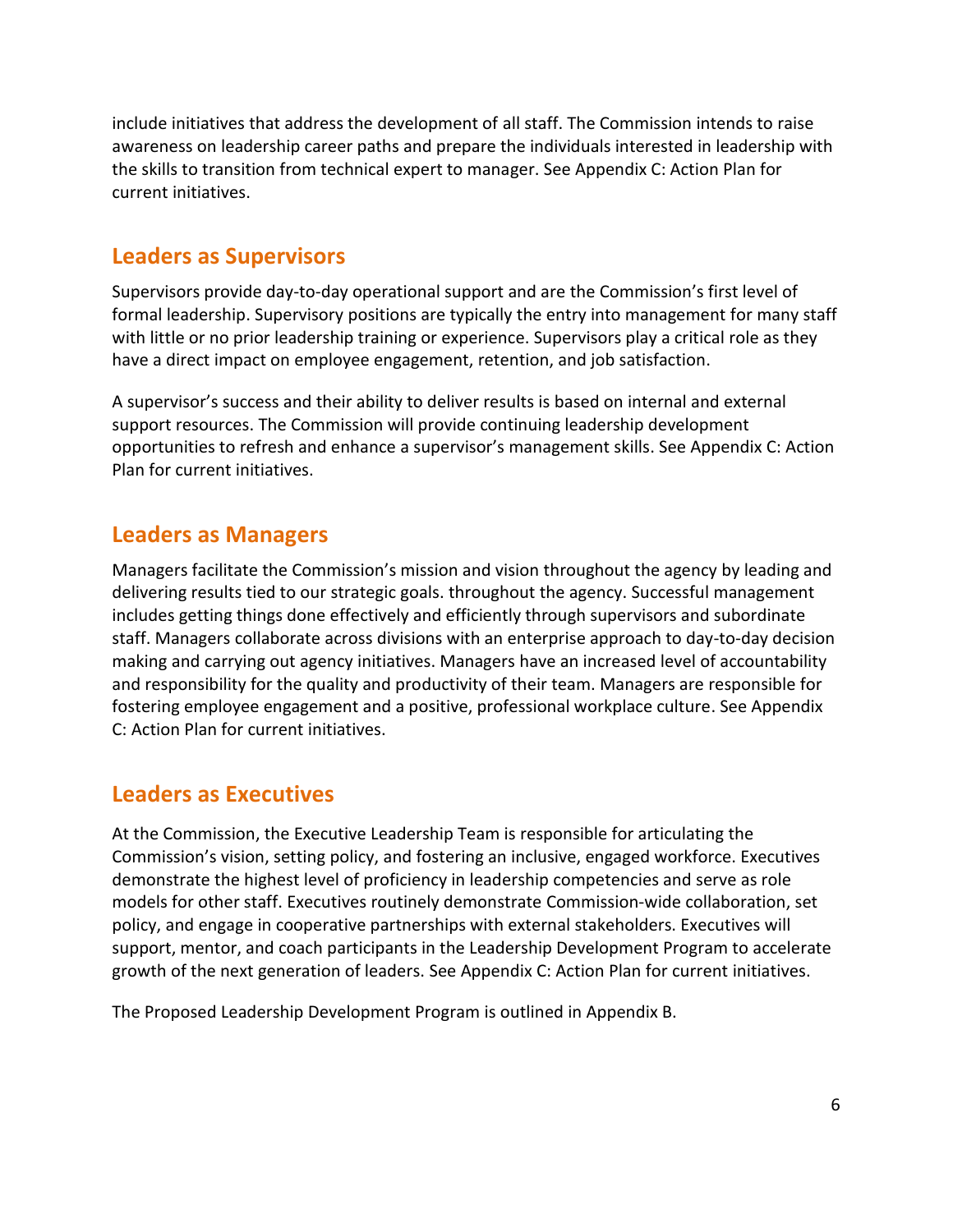<span id="page-6-0"></span>

 current and future supply and demand in skill, knowledge, and ability in the Commission's A gap analysis determines the gap between workforce supply (existing competencies) and demand (competencies needed). Performing a competency gap analysis will identify the leadership pipeline. At this time, the gap analysis will be primarily focused on addressing the competency gaps in the potential candidate pool in classifications closest to the CEA positions. See the Leadership Pipeline shown in Appendix A.

The implementation team will identify the competency gaps and address them through the Leadership Development Program, other ongoing training and the Individual Development Plan (IDP). An IDP is a tool to assist employees in their personal and career development. The Commission will reinforce the importance of IDPs and encourage IDP completion for all employees to enhance their competencies to reach their career goals.

Additional strategies to close the competency gaps within the Commission are further outlined in Appendix C: Action Plan.

#### <span id="page-6-1"></span>**Leadership Development Program**

#### <span id="page-6-2"></span>**Program Overview**

<span id="page-6-3"></span>The Leadership Development Program will prepare leaders for assuming senior or executive leadership responsibilities. The Leadership Development Program will be designed to help participants gain the personal insight and perspective to further expand their executive leadership potential and enhance key leadership skills. The goal is for participants to acquire competencies that will enable them to become qualified competitors for future Commission leadership positions. The investment in the participants' career development will help the Commission close any competency gaps identified by the gap analysis. However, selection to the Leadership Development Program does not guarantee job promotions, and to meet their career goals, participants may need to consider seeking promotional opportunities at other public and private sector organizations.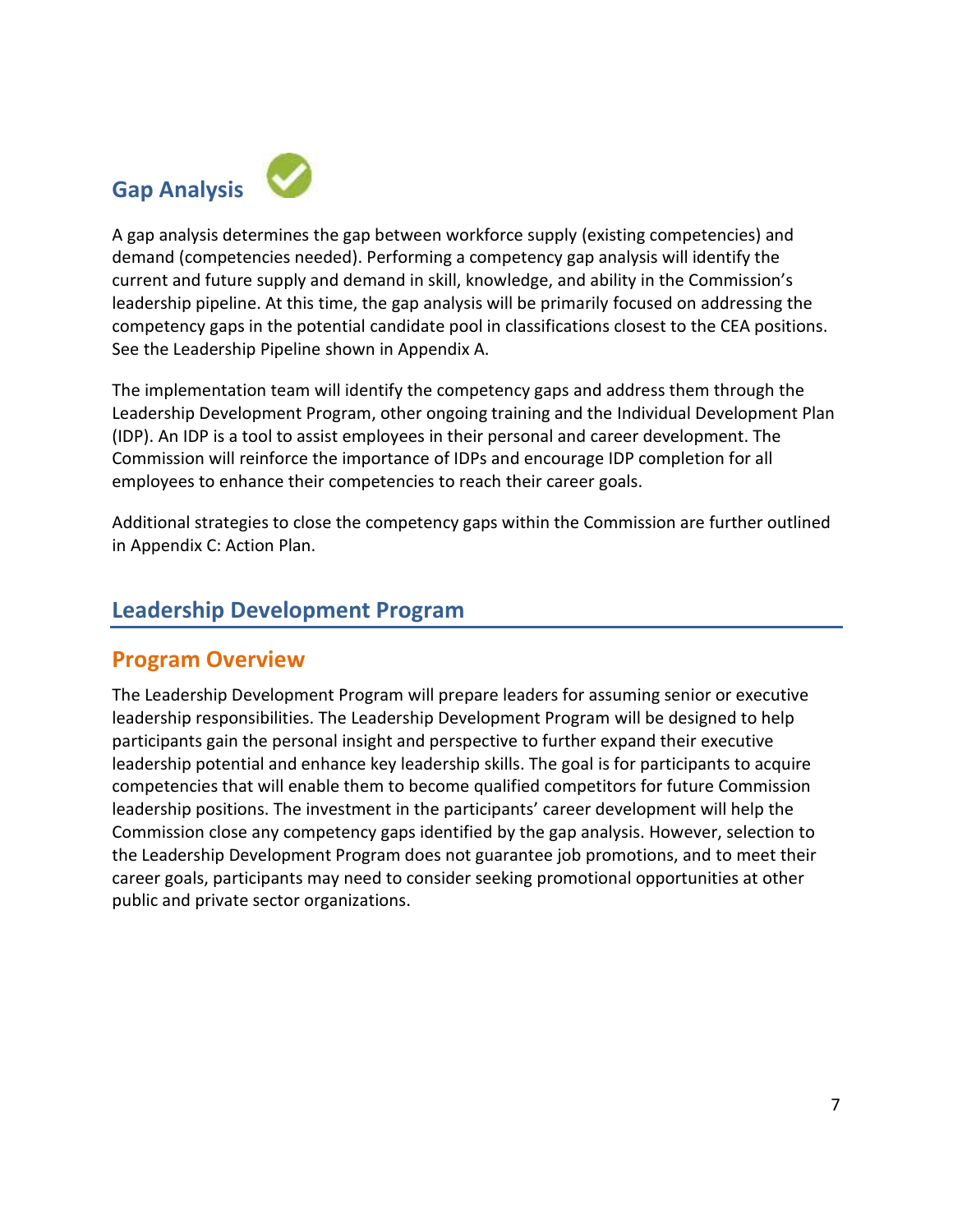

| <b>Executive Leadership Team</b>                                                                                                                                                                                                                                                                      |                                                                                                                                                                                                                                                                                                                                                                                                                                                                                                                                                    |  |
|-------------------------------------------------------------------------------------------------------------------------------------------------------------------------------------------------------------------------------------------------------------------------------------------------------|----------------------------------------------------------------------------------------------------------------------------------------------------------------------------------------------------------------------------------------------------------------------------------------------------------------------------------------------------------------------------------------------------------------------------------------------------------------------------------------------------------------------------------------------------|--|
| <b>Mission Critical Positions:</b>                                                                                                                                                                                                                                                                    |                                                                                                                                                                                                                                                                                                                                                                                                                                                                                                                                                    |  |
| • Executive Officer<br>• Assistant Executive Officer<br>• Chief Counsel<br>• Chief Land Management Division<br>• Chief Administrative Services Division<br>• Chief External Affairs Division<br>• Chief Division of Environmental Planning<br>and Management<br>• Chief Information Services Division | • Chief Mineral Resources Division<br>• Chief Marine Environmental Protection Division<br>• Assistant Chief Counsel<br>• Assistant Chief Land Management Division<br>• Assistant Chief Administrative Services Division<br>• Assistant Chief Division of Environmental Planning and<br>Management<br>• Assistant Chief Mineral Resources Management Division<br>• Assistant Chief Marine Environmental Protection Division<br>(Operations, Planning, Engineering)<br>• Assistant Chief Marine Environmental Protection Division<br>(Environmental) |  |

**The staff listed in Table 1 participated in a Succession Planning Survey identifying critical competencies for their positions.** 

## <span id="page-7-0"></span>**Competencies**



 leadership skills. For more information about CalHR's Core and Leadership Competencies visit CalHR has created Core and Leadership Competency Models that identify the knowledge, skills, and behaviors that leaders need to be successful in their roles. Leaders are expected to have proficiency in all of the core and leadership competencies. **Leadership Competencies** define leadership behaviors that could be relevant to state employees who want to build and develop [http://calhr.ca.gov/Training/.](http://calhr.ca.gov/Training/)

The Executive Leadership Team identified and ranked CalHR's core and leadership competencies that contribute toward their ability to lead their division's/program's critical functions and support the Commission's mission and vision to achieve its strategic goals (Table 3). A survey was sent to the Executive Leadership Team to identify the competencies required by their positions. The survey results were aggregated, and the top competencies were identified (Table 4).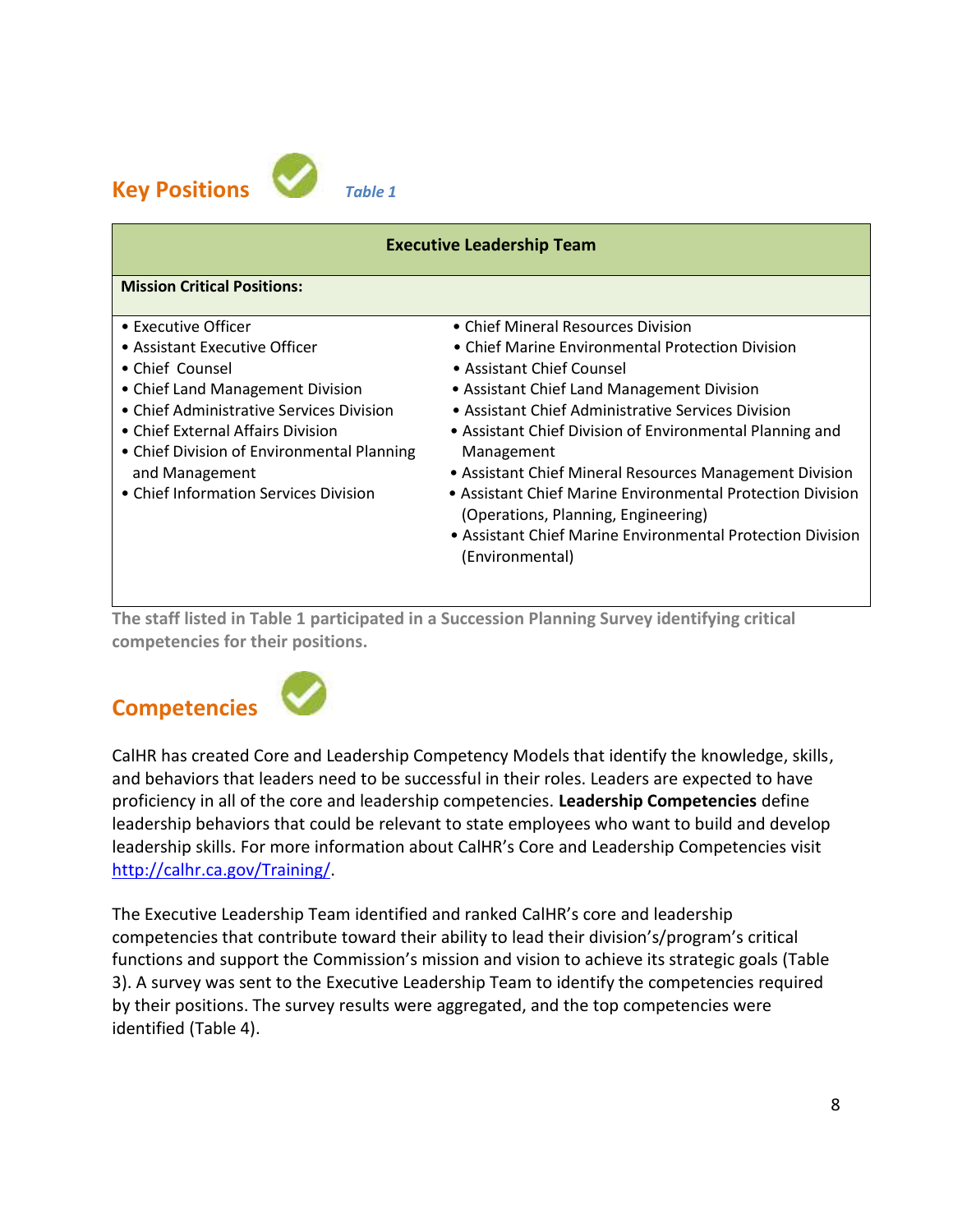#### *Table 3: CalHR Competency Model*

| <b>Core Competencies</b>    | <b>Leadership Competencies</b> |
|-----------------------------|--------------------------------|
| Adaptability                | <b>Business Acumen</b>         |
| Collaboration               | Inspirational Leadership       |
| Communication               | <b>Results Driven</b>          |
| <b>Customer Engagement</b>  | Stewardship                    |
| <b>Digital Fluency</b>      | <b>Talent Management</b>       |
| <b>Ethics and Integrity</b> | Vision and Strategic Thinking  |
| <b>Fostering Diversity</b>  |                                |
| <b>Innovative Mindset</b>   |                                |
| Interpersonal Skills        |                                |
| Resilience                  |                                |

The top three core competencies identified in the survey results in Tables 4 and 5 were: 1) Ethics and Integrity; 2) Communication; and 3) Interpersonal Skills. While most leadership competencies received a high-ranking score, the core competencies were rated as a higher priority to the Executive Leadership Team.

#### *Table 4: Commission's Top Competencies*

| Top 3 – Core Competencies | Top 3 - Leadership Competencies |
|---------------------------|---------------------------------|
| Ethics & Integrity        | Vision & Strategic Thinking     |
| Communication             | <b>Results Driven</b>           |
| Interpersonal Skills      | <b>Talent Management</b>        |

#### *Table 5: Commission's Competency Priority List Identified by Survey*

<span id="page-8-0"></span>

| Ethics & Integrity<br>1.                | 9. Talent Management          |
|-----------------------------------------|-------------------------------|
| Communication<br>2.                     | 10. Inspirational Leaderships |
| <b>Interpersonal Skills</b><br>3.       | 11. Business Acumen           |
| Vision & Strategic Thinking<br>4.       | 12. Resilience                |
| Adaptability<br>5.                      | 13. Innovative Mindset        |
| Collaboration<br>6.                     | 14. Fostering Diversity       |
| <b>Results Driven</b><br>7 <sub>1</sub> | 15. Stewardship               |
| <b>Customer Engagement</b><br>8.        | 16. Digital Fluency           |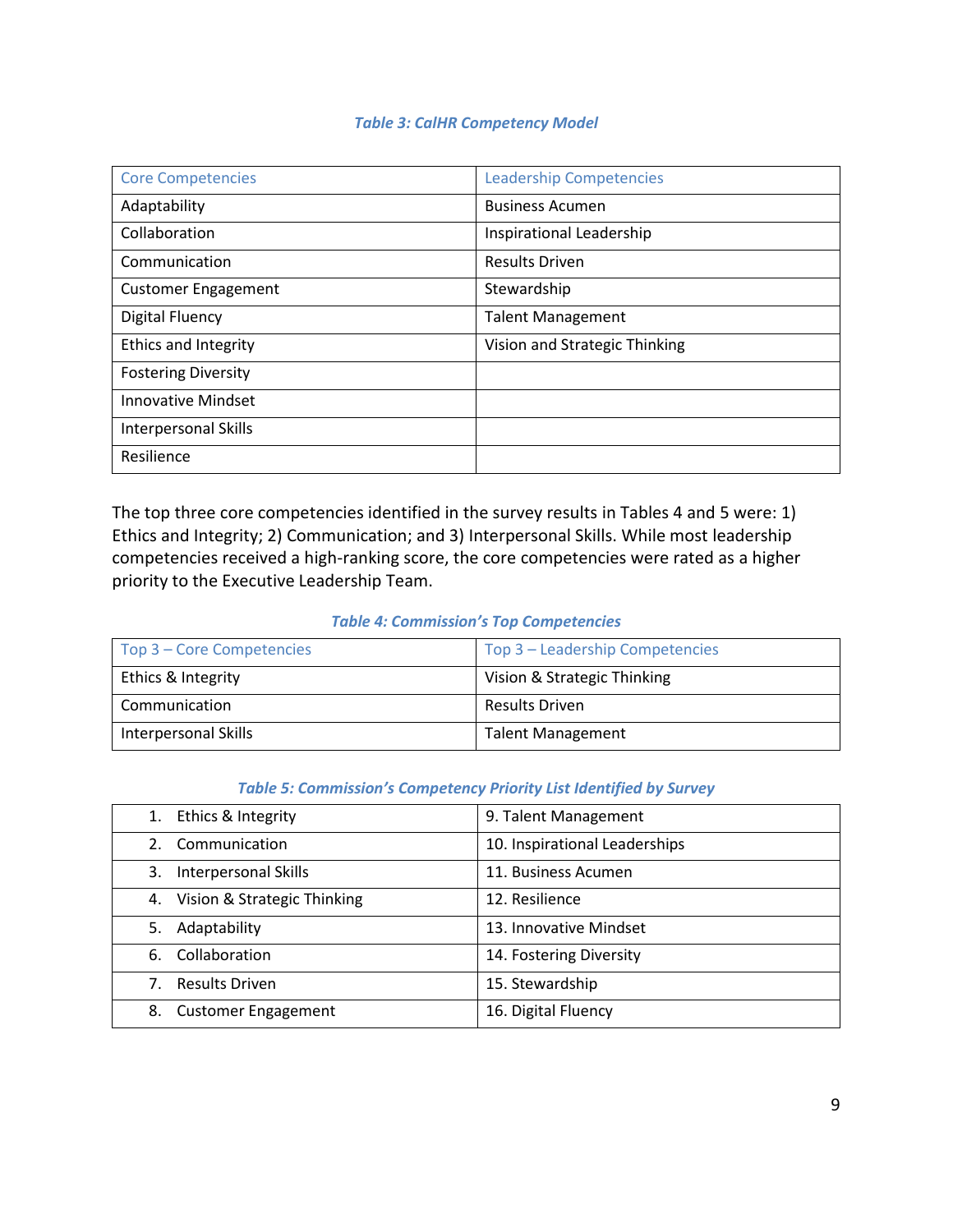# **Candidate Pool**



 The Commission's Leadership Development Program will aim to address those positions that can promote into the Commission's Executive Leadership roles, which include classifications shown in Appendix A, Internal Leadership Pipeline table. Participation in the Program will be offered to incumbents in those classifications, with managers being given preference. Supervisors and others identified in the leadership pipeline will be included on a space available basis. The implementation team will determine the minimum qualifications, application process, and selection process for applicants to the Leadership Development Program.

#### **Leadership Development Program**

Feedback is critical to improving performance and should be used in conjunction with setting development goals. The implementation team will determine the components of the Leadership Development Program based on the Program components featured in Appendix B: Proposed Leadership Development Program. The goal of the Program is to understand a participant's strengths and gaps, and then to set goals and a plan of action to prepare the participant to successfully assume new roles.

 Division chiefs, managers, and mentors will monitor participants' progress on an ongoing basis and track completed milestones. The Program's effectiveness will be evaluated after each group of participants completes the Program and any needed modifications will be made.

Appendix B illustrates the Program's proposed structure.

#### <span id="page-9-0"></span>**Conclusion**

 and lessons learned, and develop metrics to measure results. The Commission's employees are The Executive Office will identify a Leadership Development Program implementation team. The team is responsible for the Plan and will govern the Program. As the Plan and Program further develop, the implementation team will evaluate the Program for successes, challenges, its most valuable resource. Actively pursuing succession planning ensures that employees have the opportunity to develop their skills and abilities to fill each needed leadership role in the organization.

As the Commission provides promotional opportunities, or loses key employees to retirement or job transfers, our Workforce and Leadership Succession Plans will help ensure there are qualified employees available to compete for these promotions or new roles. The Commission strives to foster a culture that supports the development of all staff. Through our succession planning process, we have an opportunity to retain outstanding employees because we appreciate and invest in their development. Employees are motivated and engaged when they can see a career path for their continued growth and development. With the Commission's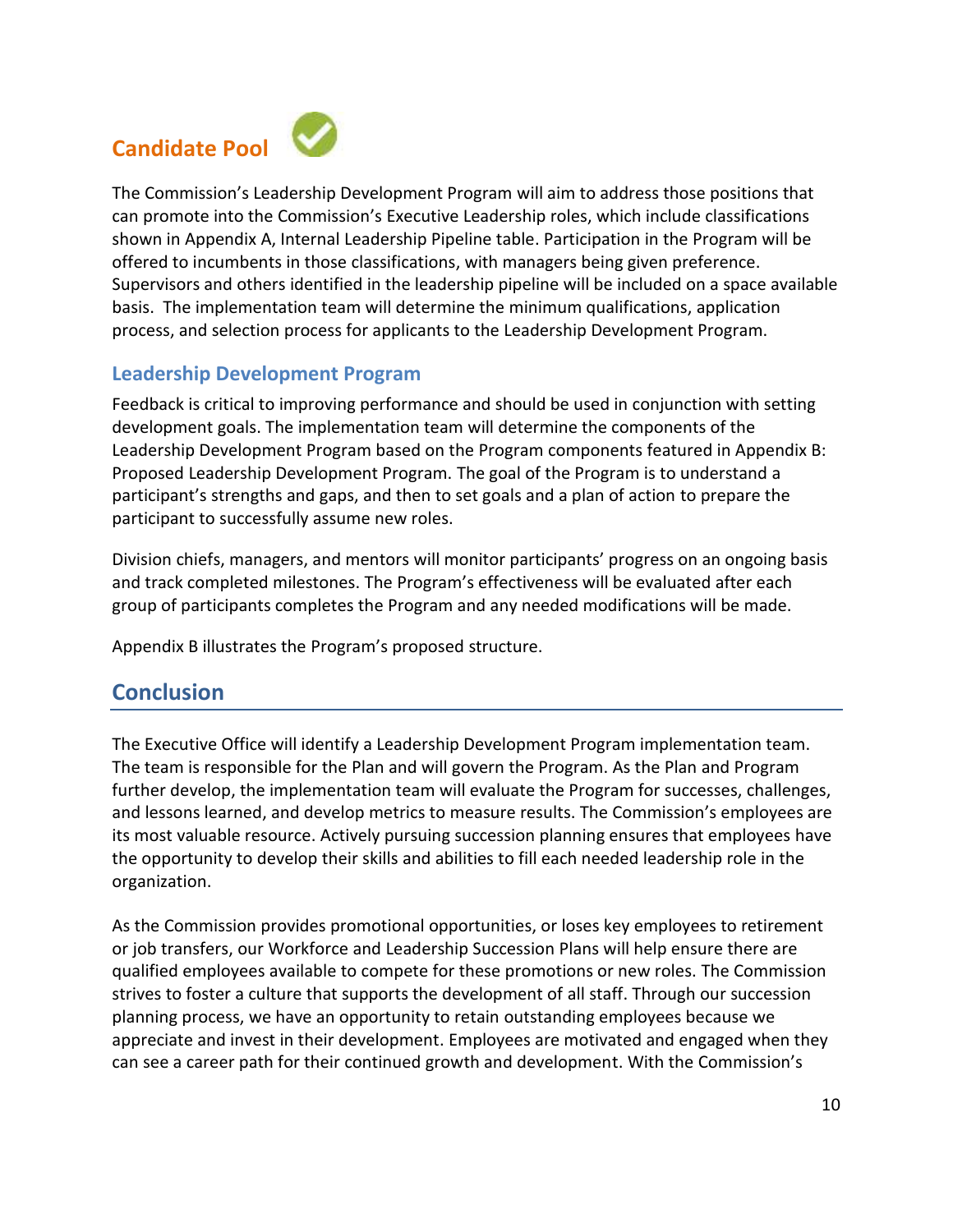Workforce Plan complete, and many of the initiatives underway, the implementation team is excited to roll out this Plan as the next phase of securing and developing our workforce. The Commission's managers and supervisors will continue to listen to our valued employees about their professional goals and interests as we strive to retain talented employees and cultivate and develop the leaders of tomorrow.

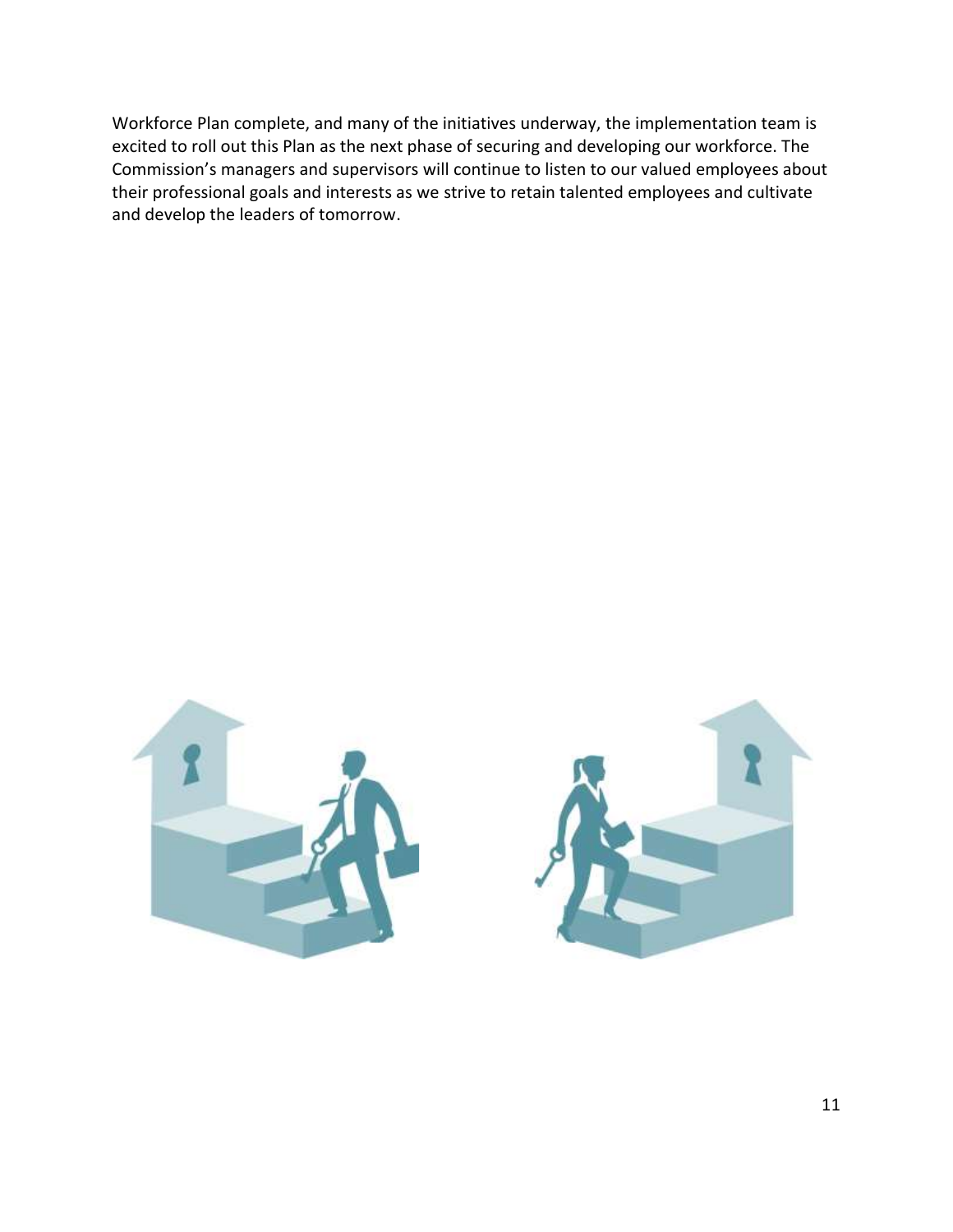## **Appendix A: Key Position Pipeline Classifications**

#### **Mission Critical Positions:**

- 
- 
- 
- 
- 
- 
- Chief, Division of Environmental Planning Management
- 
- Executive Officer Chief, Mineral Resources Division
- Assistant Executive Officer Chief, Marine Environmental Protection Division
- Chief Counsel Chief Counsel
- Chief, Land Management Division Assistant Chief, Land Management Division
- Chief, Administrative Services Division Assistant Chief, Administrative Services Division
- Chief, External Affairs Division Assistant Chief, Division of Environmental Planning and
- and Management Assistant Chief, Mineral Resources Management Division
- Chief, Information Services Division Assistant Chief, Marine Environmental Protection Division (Operations, Planning, Engineering)
	- Assistant Chief, Marine Environmental Protection Division (Environmental)

#### **Internal Leadership Pipeline**

| <b>Mission Critical Positions</b>  | <b>Typical Pipeline Positions</b>                                                                                                                                                                                                                                                                                                                               |
|------------------------------------|-----------------------------------------------------------------------------------------------------------------------------------------------------------------------------------------------------------------------------------------------------------------------------------------------------------------------------------------------------------------|
| <b>Executive Officer</b>           | <b>Assistant Executive Officer, CEA C</b><br><b>Chief Counsel, CEA C</b><br>Chief, Mineral Resources Management, CEA C<br><b>Chief, Land Management, CEA B</b><br><b>Chief, Marine Environmental Protection, CEA B</b><br><b>Chief, Administrative Services, CEA A</b><br>Chief, External Affairs, CEA A<br>Chief, Environmental Planning and Management, CEA A |
| Assistant Executive Officer, CEA C | <b>Chief Counsel, CEA C</b><br><b>Chief, Mineral Resources Management, CEA C</b><br><b>Chief, Land Management, CEA B</b><br><b>Chief, Marine Environmental Protection, CEA B</b><br><b>Chief, Administrative Services, CEA A</b><br>Chief, External Affairs, CEA A<br>Chief, Environmental Planning and Management, CEA A                                       |
| Chief Counsel, CEA C               | <b>Assistant Chief Counsel</b><br>Attorney III, IV                                                                                                                                                                                                                                                                                                              |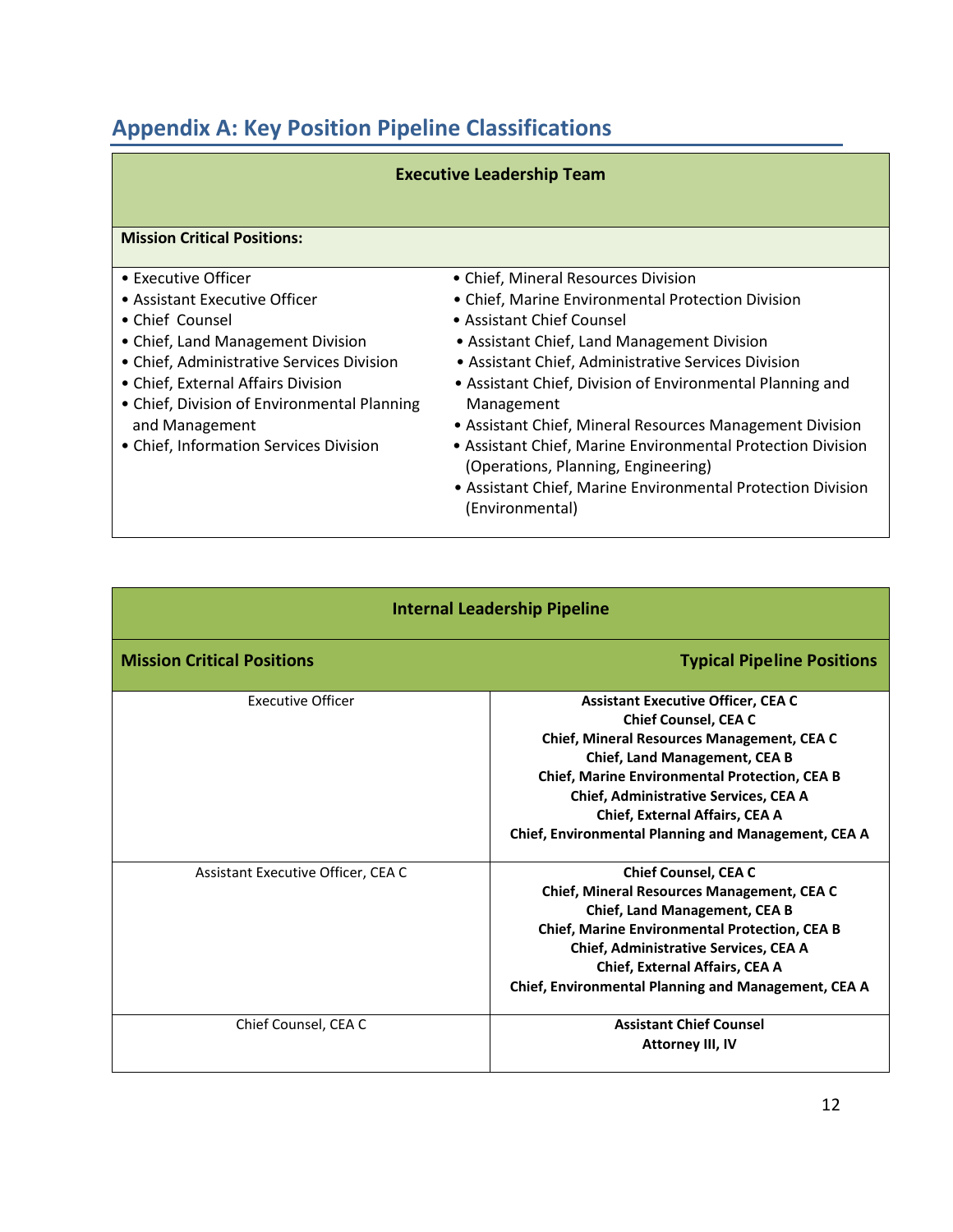| <b>Internal Leadership Pipeline</b>                                                                         |                                                                                                                                                                             |  |
|-------------------------------------------------------------------------------------------------------------|-----------------------------------------------------------------------------------------------------------------------------------------------------------------------------|--|
| <b>Mission Critical Positions</b>                                                                           | <b>Typical Pipeline Positions</b>                                                                                                                                           |  |
| <b>Assistant Chief Counsel</b>                                                                              | <b>Attorney III, IV</b>                                                                                                                                                     |  |
| Chief, Land Management, CEA B                                                                               | <b>Assistant Chief, Land Management</b><br><b>Boundary Determination Officer (Supervisory)</b><br><b>Public Land Manager I, II</b>                                          |  |
| Assistant Chief, Land Management, Assistant Manager,<br>Land Operations                                     | <b>Public Land Manager I, II</b><br><b>Public Land Management Specialist IV</b>                                                                                             |  |
| Chief, Administrative Services, CEA A                                                                       | <b>Assistant Chief, Administrative Services</b><br><b>Accounting Administrator I, II</b><br><b>Staff Services Manager I, II, III</b>                                        |  |
| Assistant Chief, Administrative Services, Staff Services<br>Manager III                                     | <b>Accounting Administrator I, II</b><br><b>Staff Services Manager II (Supervisory)</b><br><b>Staff Services Manager II (Managerial)</b><br><b>Staff Services Manager I</b> |  |
| Chief, External Affairs & Legislative Liaison, CEA A                                                        | <b>Staff Services Manager I, II, III</b>                                                                                                                                    |  |
| Chief, Environmental Planning and Management, CEA A                                                         | <b>Assistant Chief, Environmental Planning and Management</b><br><b>Environmental Program Manager I (Supervisory)</b>                                                       |  |
| Assistant Chief, Environmental Planning and<br>Management, Environmental Program Manager I<br>(Supervisory) | <b>Environmental Program Manager I (Supervisory)</b><br><b>Senior Environmental Scientist</b>                                                                               |  |
| Chief, Information Services, Information Technology<br>Manager II                                           | <b>Information Technology Supervisor I, II</b><br><b>Information Technology Manager I</b>                                                                                   |  |
| Chief, Mineral Resources Management, CEA C                                                                  | <b>Supervising Mineral Resources Engineer</b><br><b>Assistant Chief Mineral Resources Management</b>                                                                        |  |
| Assistant Chief, Mineral Resources Management                                                               | <b>Senior Mineral Resources Engineer (Supervisory)</b><br><b>Supervising Mineral Resources Engineer</b>                                                                     |  |
| Chief, Marine Environmental Protection, CEA B                                                               | <b>Assistant Chief, CEA A</b><br>Assistant Chief, Environmental Program Manager I                                                                                           |  |
| Assistant Chief, Marine Environmental Protection<br>(Operations, Planning, Engineering), CEA A              | <b>Marine Safety Supervisor</b><br><b>Marine Safety Operations Supervisor</b>                                                                                               |  |
| Assistant Chief, Marine Environmental Protection<br>(Environmental), Environmental Program Manager I        | <b>Environmental Program Manager I</b><br><b>Senior Environmental Scientist (Supervisory or Specialist)</b>                                                                 |  |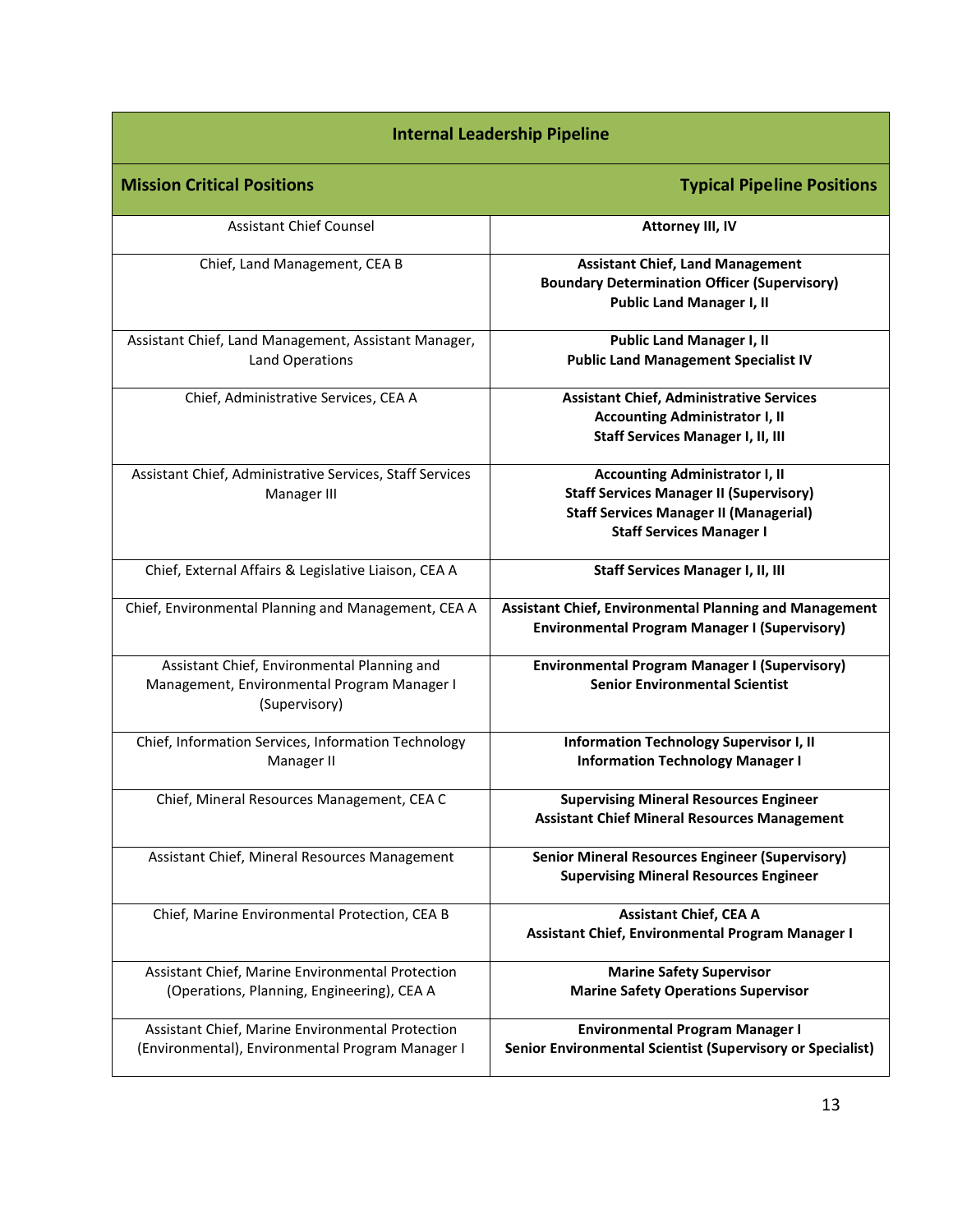### **Appendix B: Proposed Leadership Development Program**

The following table provides an overview of the application process and program components that the Commission may consider for possible inclusion in its Leadership Development Program.

| Proposed Leadership Development Program                                                                         |
|-----------------------------------------------------------------------------------------------------------------|
| Open to positions in Appendix A in the following priority order: 1) Managers, 2) Supervisors, 3) Others         |
| Program limited to $10 - 15$ participants at a time                                                             |
| Self-Nominate with Application                                                                                  |
|                                                                                                                 |
| Minimum qualifications:                                                                                         |
| Supervisor approval                                                                                             |
| In good standing                                                                                                |
|                                                                                                                 |
| Not on probation, in a Limited Term position, or in a Training and Development Assignment                       |
| <b>Application includes:</b>                                                                                    |
|                                                                                                                 |
| Years of state service                                                                                          |
| Position of interest                                                                                            |
| Education                                                                                                       |
| Internal and external leadership experience<br>٠                                                                |
| <b>Statement of interest</b>                                                                                    |
| Leadership philosophy                                                                                           |
| Self-assessment of competency levels                                                                            |
|                                                                                                                 |
| Participate in a Leadership Practices Inventory (LPI) assessment, also known as a 360-degree                    |
| assessment, with an hour coaching session to review results                                                     |
| Applicant completes Leadership Development Plan including StrengthsFinder <sup>1</sup> or other talent          |
| assessment tool, a 360-degree assessment <sup>2</sup> , and develops the leadership competencies identified for |
| the Executive Leadership position of interest                                                                   |
| Paired with executive for mentorship as available                                                               |
| Meet monthly                                                                                                    |
| Relevant selections of leadership books or other resources                                                      |
| Participate in follow-up LPI assessment with an hour coaching session to review results                         |
| Focus group evaluation sessions for participants and executives                                                 |

<sup>&</sup>lt;sup>1</sup> StrengthsFinder is a talent assessment instrument.

<sup>&</sup>lt;sup>2</sup> The 360-degree assessment is made up of many surveys. Participants receive detailed surveys from colleagues and managers about your behaviors at work. You may also be asked to fill out a survey about your own work. The results of all of the surveys are compiled into a report.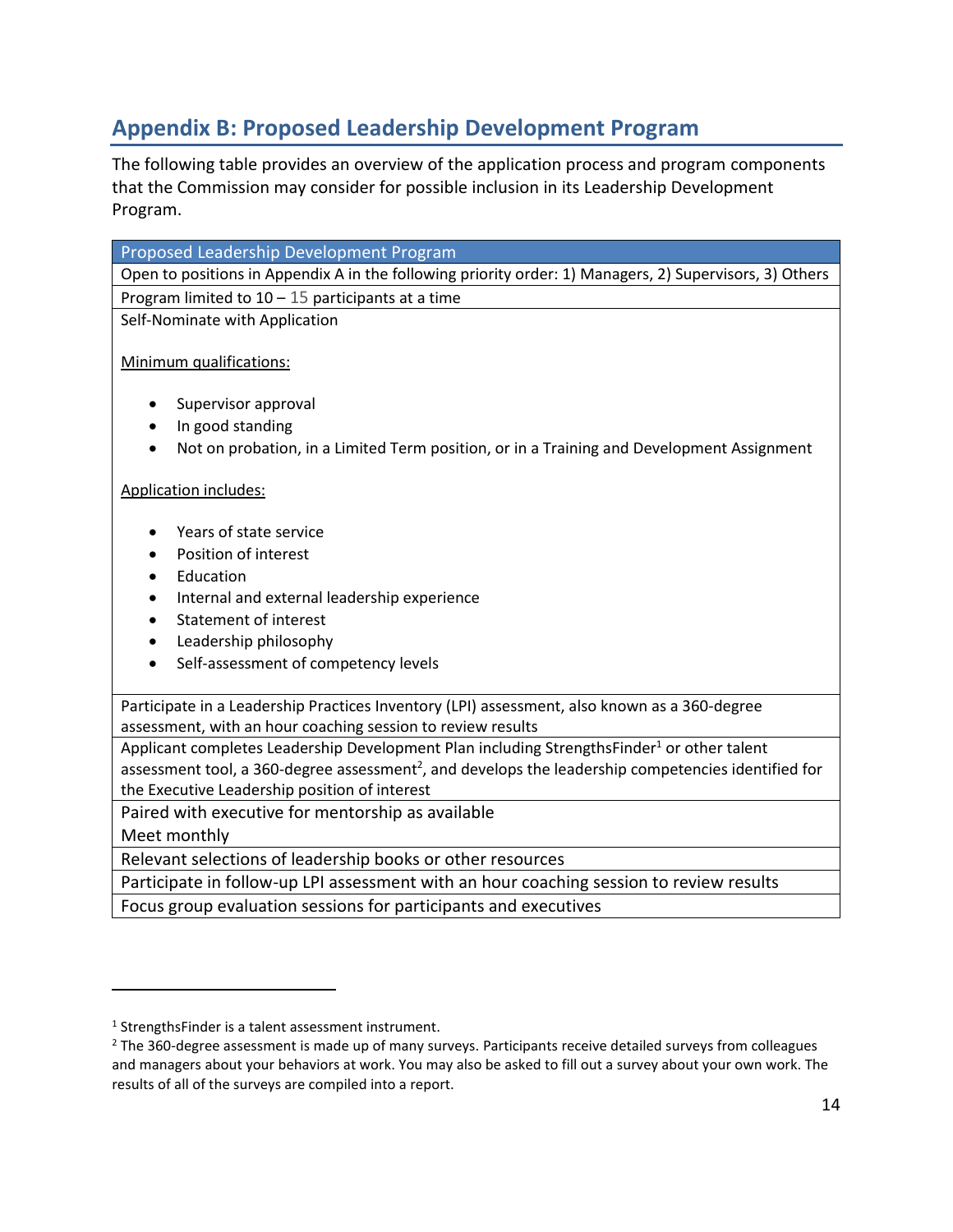# **Appendix C: Action Plan**



*This appendix relates to the Initiatives section of the plan.* 

| <b>Initiative</b>                                                                                                                                        | <b>Responsible Person(s)</b>                                                                      | <b>Performance Indicators</b>                                                                                                                                                                                                                                       | <b>Due Date</b>                            |
|----------------------------------------------------------------------------------------------------------------------------------------------------------|---------------------------------------------------------------------------------------------------|---------------------------------------------------------------------------------------------------------------------------------------------------------------------------------------------------------------------------------------------------------------------|--------------------------------------------|
| What is the name of the<br>initiative?                                                                                                                   | Who is responsible for<br>overseeing successful<br>implementation of the<br>initiative?           | How will we know we achieved our goal<br>and what will success look like?                                                                                                                                                                                           | When will it be<br>completed?              |
|                                                                                                                                                          |                                                                                                   | <b>Commission-wide Initiatives</b>                                                                                                                                                                                                                                  |                                            |
| <b>Explore and expand</b><br>leadership<br>development resources<br>available to<br><b>Commission employees</b>                                          | Chief of Administrative<br>Services Division and<br><b>Working Group</b>                          | Increase Commission employee access<br>to a wide variety of leadership<br>development tools and resources. This<br>includes the creation of a leadership<br>development area on the Commission's<br>intranet which makes the information<br>available to all staff. | December<br>2019                           |
| <b>Mentorship Pilot</b><br>Program                                                                                                                       | <b>Assistant Chief Marine</b><br>Environmental<br>Protection Division and<br><b>Working Group</b> | Effectively address staff desires for<br>additional coaching and training to<br>navigate career advancement and<br>development starting with five pairings<br>(mentors/mentees) over a 6-month<br>period. Evaluate and increase to ten<br>pairings per year.        | December<br>2019                           |
|                                                                                                                                                          |                                                                                                   | <b>Staff to Leadership Initiatives</b>                                                                                                                                                                                                                              |                                            |
| Offer a lunchtime<br>seminar hosted by a<br>panel of leaders that<br>discuss what it means<br>to be part of an<br><b>Executive Leadership</b><br>Team    | <b>Assistant Executive</b><br>Officer                                                             | Hold quarterly lunchtime seminars for<br>non-supervisory staff interested in<br>learning more about leadership. Twenty<br>percent of non-supervisory staff attend<br>one session during the year.                                                                   | June 2019                                  |
| <b>Market statewide</b><br>training offerings of<br>the So You Want to be<br>a Supervisor course,<br>and other related<br>external training<br>offerings | <b>Training Officer</b>                                                                           | Market trainings via the Intranet and<br>track the number of hits.                                                                                                                                                                                                  | Based on<br>program<br>enrollment<br>dates |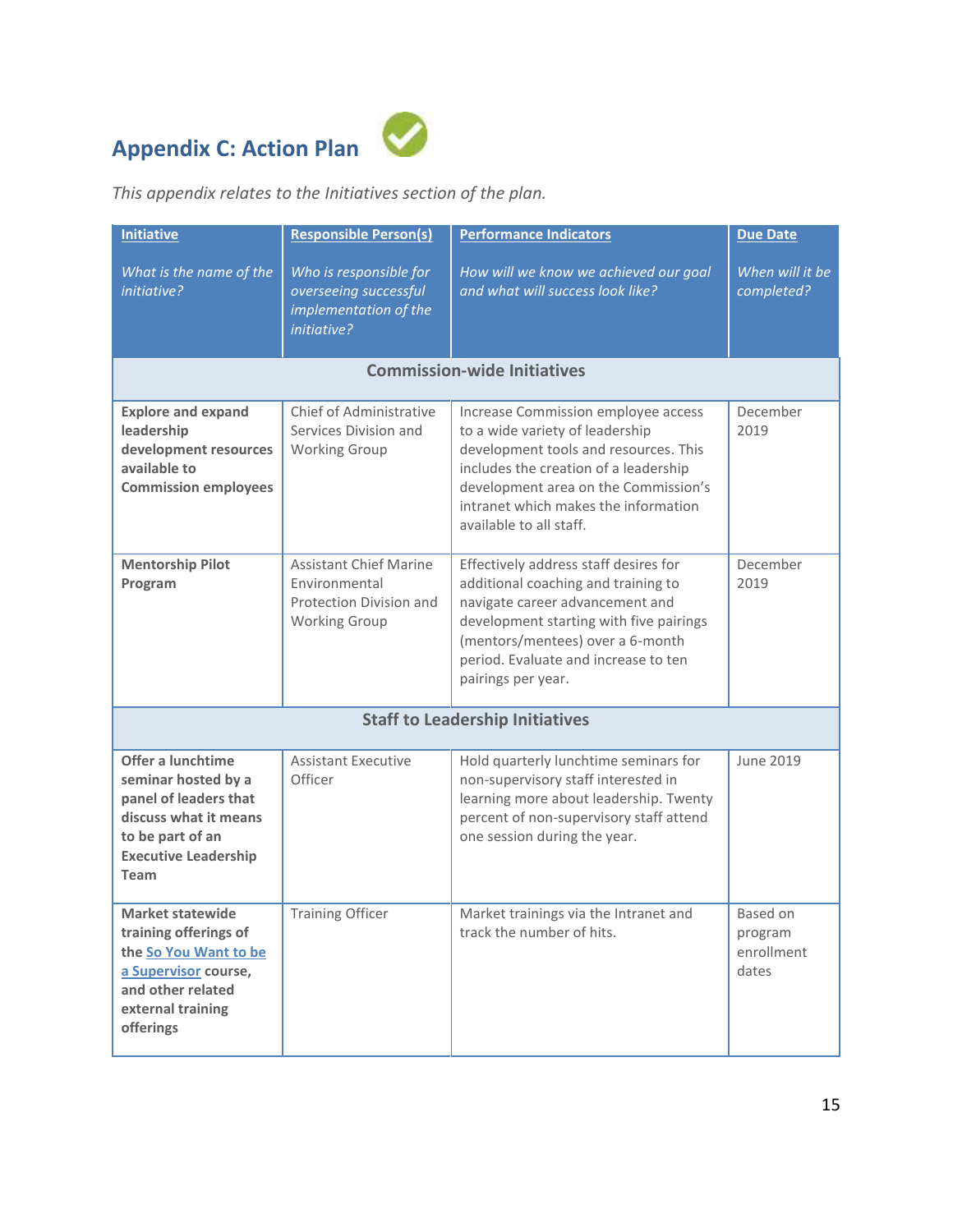| <b>Initiative</b>                                                                                                                                        | <b>Responsible Person(s)</b>                                                                                        | <b>Performance Indicators</b>                                                                                                                                    | <b>Due Date</b>               |
|----------------------------------------------------------------------------------------------------------------------------------------------------------|---------------------------------------------------------------------------------------------------------------------|------------------------------------------------------------------------------------------------------------------------------------------------------------------|-------------------------------|
| What is the name of the<br><i>initiative?</i>                                                                                                            | Who is responsible for<br>overseeing successful<br>implementation of the<br>initiative?                             | How will we know we achieved our goal<br>and what will success look like?                                                                                        | When will it be<br>completed? |
| Use IDP process to<br>identify promotional<br>goals and to increase<br>leadership training                                                               | Personnel Officer and<br>Managers and<br>Supervisors                                                                | The percentage of IDPs addressing<br>leadership development increases by 10<br>percent.                                                                          | Ongoing                       |
|                                                                                                                                                          |                                                                                                                     | <b>Leaders as Supervisors Initiatives</b>                                                                                                                        |                               |
| <b>Ensure all new</b><br>supervisors attend the<br>mandatory 80-hour<br>training within their<br>first year                                              | <b>Training Officer</b>                                                                                             | One hundred percent of supervisors<br>complete required training and submit<br>certificates of completion on time.                                               | Ongoing                       |
| Leadership<br><b>Development Program</b>                                                                                                                 | <b>Executive Officer</b><br><b>Assistant Executive</b><br>Officer<br><b>Implementation Team</b><br>To Be Identified | The Commission will develop an LDP<br>utilizing primarily internal resources. The<br>program will be presented to groups of<br>10-15 staff at least once a year. | December<br>2020              |
| <b>Ensure all supervisors</b><br>complete their 20<br>hours of continued<br>leadership<br>development training<br>every 2 years.                         | <b>Training Officer</b>                                                                                             | One hundred percent of supervisors<br>complete required training and submit<br>certificates of completion on time.                                               | Ongoing                       |
| <b>Increase participation</b><br>in California Leadership<br>Academy or other<br>equivalent leadership<br>courses (e.g.,<br><b>University Extension)</b> | Division Chiefs                                                                                                     | One hundred percent of supervisors<br>complete required training and submit<br>certificates of completion on time.                                               | Ongoing                       |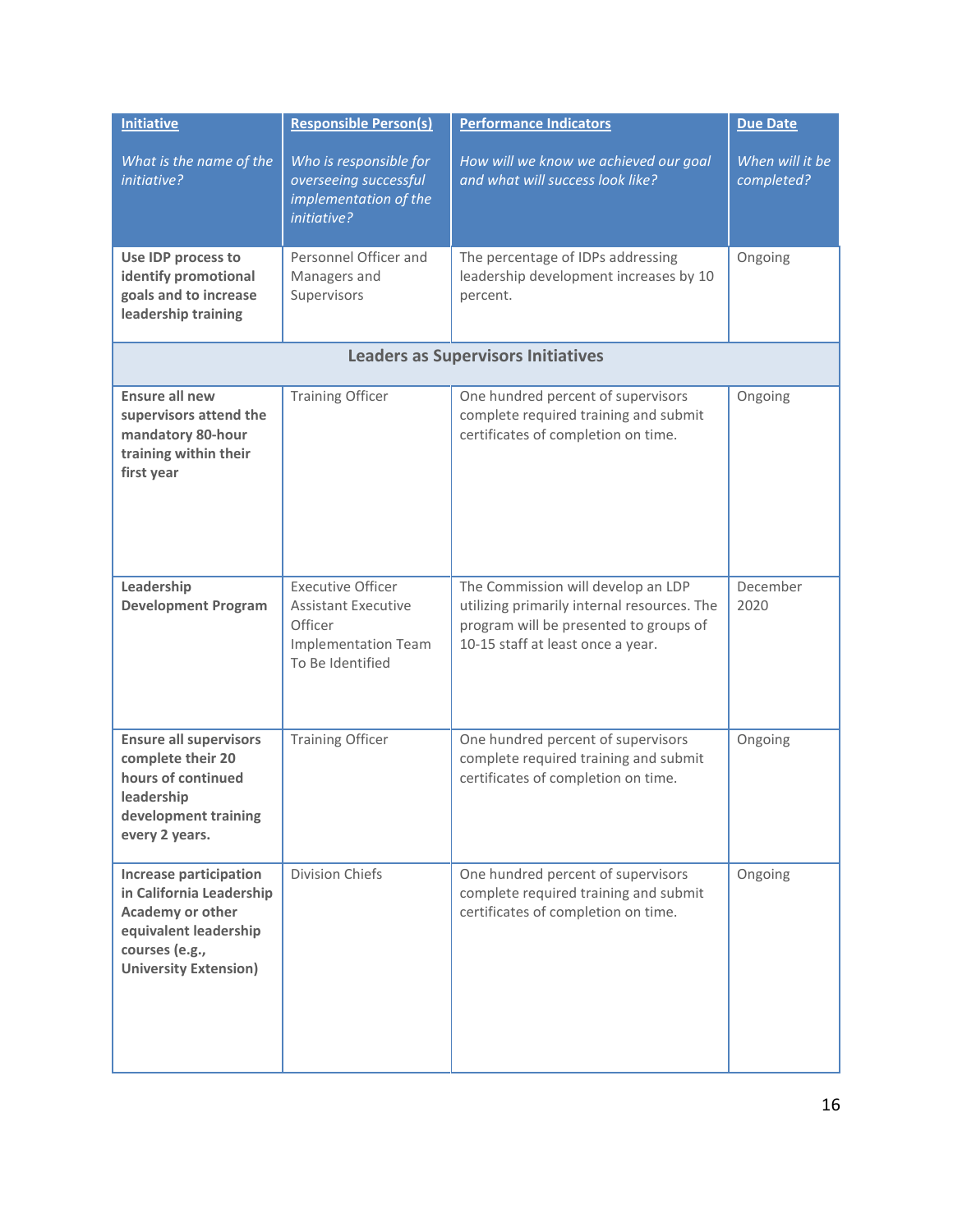| <b>Initiative</b>                                                                                                                                        | <b>Responsible Person(s)</b>                                                                                        | <b>Performance Indicators</b>                                                                                                                                    | <b>Due Date</b>               |
|----------------------------------------------------------------------------------------------------------------------------------------------------------|---------------------------------------------------------------------------------------------------------------------|------------------------------------------------------------------------------------------------------------------------------------------------------------------|-------------------------------|
| What is the name of the<br><i>initiative?</i>                                                                                                            | Who is responsible for<br>overseeing successful<br>implementation of the<br>initiative?                             | How will we know we achieved our goal<br>and what will success look like?                                                                                        | When will it be<br>completed? |
|                                                                                                                                                          |                                                                                                                     | <b>Leaders as Managers Initiatives</b>                                                                                                                           |                               |
| <b>Ensure all new</b><br>managers attend the<br>40-hour manager<br>development training<br>within their first year                                       | <b>Training Officer</b>                                                                                             | One hundred percent of managers<br>complete required training and submit<br>certificates of completion on time.                                                  | Ongoing                       |
| Leadership<br><b>Development Program</b>                                                                                                                 | <b>Executive Officer</b><br><b>Assistant Executive</b><br>Officer<br><b>Implementation Team</b><br>To Be Identified | The Commission will develop an LDP<br>utilizing primarily internal resources. The<br>program will be presented to groups of<br>10-15 staff at least once a year. | December<br>2020              |
| <b>Ensure all managers</b><br>complete their 20-<br>hours of continued<br>leadership<br>development training<br>every 2 years                            | <b>Training Officer</b>                                                                                             | One hundred percent of managers<br>complete required training and submit<br>certificates of completion on time.                                                  | Ongoing                       |
| <b>Increase participation</b><br>in California Leadership<br>Academy or other<br>equivalent leadership<br>courses (e.g.,<br><b>University Extension)</b> | Division Chiefs                                                                                                     | Increase participation rate by 10 percent<br>from previous year.                                                                                                 | Ongoing                       |
| <b>Leaders as Executives Initiatives</b>                                                                                                                 |                                                                                                                     |                                                                                                                                                                  |                               |
| Ensure all new<br>executives attend the<br>20-hour executive<br>leadership<br>development training<br>within their first year                            | <b>Training Officer</b>                                                                                             | One hundred percent of executives<br>complete required training and submit<br>certificates of completion on time.                                                | Ongoing                       |
| Offer resources for<br>executive leadership<br>development                                                                                               | Chief of Administrative<br>Services Division and<br><b>Working Group</b>                                            | Develop resource page on SharePoint or<br>Compass to provide tool/tips and<br>resources, including an interactive<br>component.                                  | December<br>2019              |